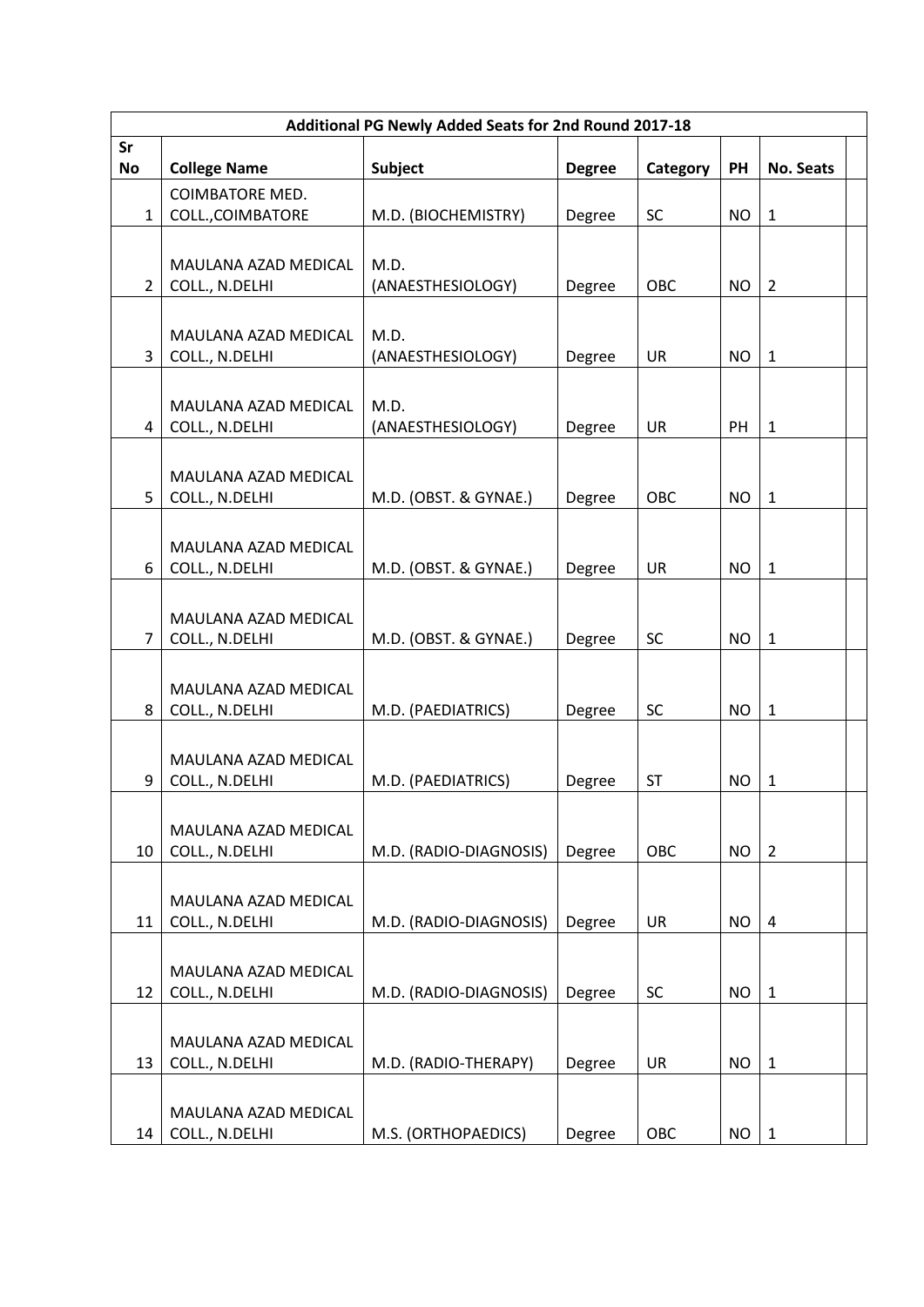|    | MAULANA AZAD MEDICAL                              |                                                                |        |           |           |                |  |
|----|---------------------------------------------------|----------------------------------------------------------------|--------|-----------|-----------|----------------|--|
| 15 | COLL., N.DELHI                                    | M.S. (ORTHOPAEDICS)                                            | Degree | <b>UR</b> | <b>NO</b> | 3              |  |
| 16 | NILRATNAM SIRCAR MED.<br>COLL, KOLKATA            | M.D.<br>(ANAESTHESIOLOGY)                                      | Degree | <b>UR</b> | <b>NO</b> | $\overline{2}$ |  |
| 17 | NILRATNAM SIRCAR MED.<br>COLL, KOLKATA            | M.D.<br>(ANAESTHESIOLOGY)                                      | Degree | SC        | <b>NO</b> | $\mathbf{1}$   |  |
| 18 | NILRATNAM SIRCAR MED.<br>COLL, KOLKATA            | M.D.<br>(ANAESTHESIOLOGY)                                      | Degree | <b>ST</b> | NO.       | $\mathbf{1}$   |  |
| 19 | NILRATNAM SIRCAR MED.<br>COLL, KOLKATA            | M.D. (RADIO-DIAGNOSIS)                                         | Degree | UR        | NO.       | 3              |  |
| 20 | NILRATNAM SIRCAR MED.<br>COLL, KOLKATA            | M.D. (RADIO-DIAGNOSIS)                                         | Degree | SC        | <b>NO</b> | $\mathbf{1}$   |  |
| 21 | NILRATNAM SIRCAR MED.<br>COLL, KOLKATA            | M.D. (RADIO-THERAPY)                                           | Degree | <b>UR</b> | <b>NO</b> | $\overline{2}$ |  |
| 22 | NILRATNAM SIRCAR MED.<br>COLL, KOLKATA            | M.S. (OPHTHALMOLOGY)                                           | Degree | <b>UR</b> | <b>NO</b> | $1\,$          |  |
| 23 | NORTH BENGAL MED.<br>COLL, DARJEELING             | M.D.<br>(ANAESTHESIOLOGY)                                      | Degree | <b>UR</b> | NO.       | $\overline{2}$ |  |
| 24 | NORTH BENGAL MED.<br>COLL, DARJEELING             | M.D.<br>(ANAESTHESIOLOGY)                                      | Degree | SC        | <b>NO</b> | $\mathbf{1}$   |  |
| 25 | NORTH BENGAL MED.<br>COLL, DARJEELING             | M.D.<br>(ANAESTHESIOLOGY)                                      | Degree | <b>ST</b> | PH        | $1\,$          |  |
| 26 | <b>STANLEY MEDICAL</b><br><b>COLLEGE, CHENNAI</b> | M.D. (GENERAL<br>MEDICINE)                                     | Degree | <b>UR</b> | <b>NO</b> | $\overline{4}$ |  |
| 27 | <b>STANLEY MEDICAL</b><br><b>COLLEGE, CHENNAI</b> | M.D. (TUBERCULOSIS &<br>RESP. DISEASES)/<br>PULMONARY MEDICINE | Degree | <b>UR</b> | PH        | $1\,$          |  |
| 28 | <b>STANLEY MEDICAL</b><br>COLLEGE, CHENNAI        | M.S. (ORTHOPAEDICS)                                            | Degree | UR        | <b>NO</b> | $\mathbf 1$    |  |
| 29 | <b>STANLEY MEDICAL</b><br><b>COLLEGE, CHENNAI</b> | M.S. (ORTHOPAEDICS)                                            | Degree | SC        | <b>NO</b> | $\mathbf{1}$   |  |
| 30 | <b>STANLEY MEDICAL</b><br>COLLEGE, CHENNAI        | M.S. (ORTHOPAEDICS)                                            | Degree | <b>ST</b> | <b>NO</b> | $\mathbf{1}$   |  |
| 31 | TIRUNELVELI MED.<br>COLL., TIRUNELVELI            | M.D. (PSYCHIATRY)                                              | Degree | <b>UR</b> | <b>NO</b> | $\overline{2}$ |  |
| 32 | TIRUNELVELI MED.<br>COLL., TIRUNELVELI            | M.D. (TUBERCULOSIS &<br>RESP. DISEASES)/<br>PULMONARY MEDICINE | Degree | <b>UR</b> | <b>NO</b> | $\mathbf{1}$   |  |
| 33 | TIRUNELVELI MED.<br>COLL., TIRUNELVELI            | M.S. (E.N.T.)                                                  | Degree | <b>UR</b> | <b>NO</b> | $\mathbf{1}$   |  |
| 34 | TIRUNELVELI MED.<br>COLL., TIRUNELVELI            | M.S. (GENERAL<br>SURGERY)                                      | Degree | <b>UR</b> | <b>NO</b> | $\overline{4}$ |  |
| 35 | TIRUNELVELI MED.<br>COLL., TIRUNELVELI            | M.S. (GENERAL<br>SURGERY)                                      | Degree | SC        | NO.       | $\mathbf{1}$   |  |